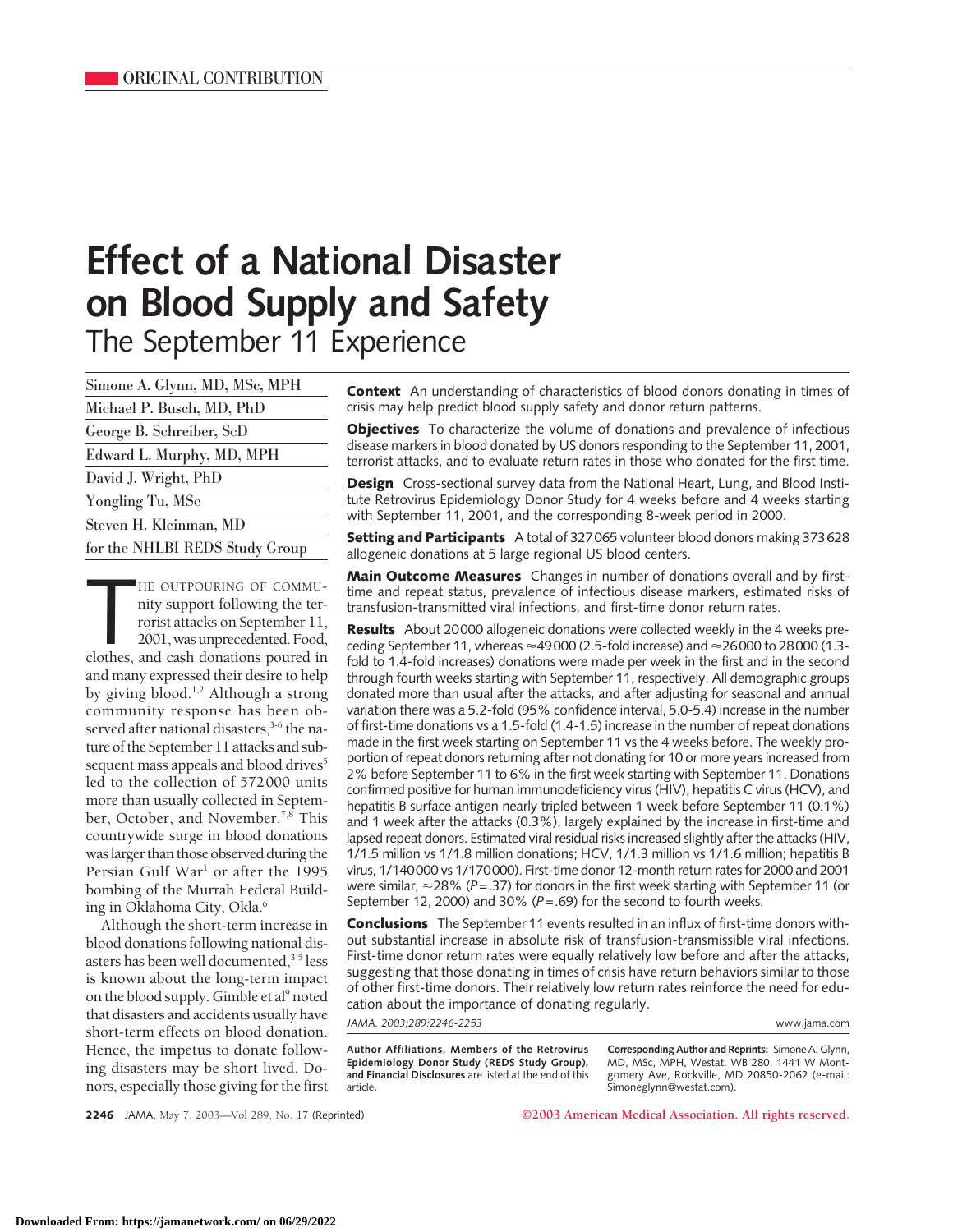time, may not realize that blood is a perishable product and that regular donations are needed to continuously replenish the blood supply. It is also possible that the widely reported high rate of collections that were discarded after September 118,10 confused and angered donors. Disenchantment with the blood system could result in a decrease in donor return that could exacerbate potential blood shortages in a system already strained by the May 2002 implementation of the variant Creutzfeldt-Jakob disease European travel deferral criteria.<sup>11</sup>

It is also unclear if the large influx of donations after September 11 could have adversely affected blood safety. Many more people donate for the first time after national disasters,<sup>3,4</sup> and first-time donors have higher incidence rates of transfusion-transmissible viral infections (TTVIs) than repeat donors. $12,13$  Donors who feel compelled to donate when confronted with a catastrophe may or may not have the same risk profiles as those who donate at other times. A large number of first-time blood donors were reported to test positive for TTVIs after September 11, thereby raising concern about the relative safety of new donors giving in response to disasters.<sup>14</sup> Finally, increased TTVI prevalence and the increased burden on laboratories resulting from the larger number of collections needing to be processed may lead to increased rates of false-negative errors in routine laboratory screening tests.

To examine and characterize the impact of the September 11 attacks on blood availability and safety, we evaluated and compared the donor demographics, infectious disease marker rates, and number of allogeneic donations collected during 4 weeks starting on September 11, 2001, with those collected during 4 weeks prior to September 11 and during corresponding 4-week periods 1 year earlier at 5 US blood centers taking part in the National Heart, Lung, and Blood Institute's Retrovirus Epidemiology Donor Study (REDS). Furthermore, we estimated the impact of September 11 on the probability of releasing potentially infectious donations for the major TTVIs.We also compared donor return between first-time donors giving before and after the September 11 attacks to assess whether donors who gave for the first time in response to the September 11 events were as likely to continue donating as donors who had first given blood for other reasons. In contrast to earlier reports evaluating the impact of the September 11 attacks on blood supply and safety,5- 8,15,16 we quantified the excess number of donations observed after the September 11 events not attributable to annual or seasonal variation, and estimated TTVI residual risks. Furthermore, access to the 1991-2002 REDS donor longitudinal data set allowed us not only to evaluate first-time donor return rates before and after the September 11 attacks but also to characterize lapsed or infrequent repeat donor donation behavior in times of disaster and associated infectious disease marker rates.

# **METHODS**

Information on donation type, donation dates, demographic characteristics (age, sex, race/ethnicity, education level, country of birth), first-time or repeat donor status, and screening and confirmatory tests that are routinely conducted at all blood centers has been collected by the REDS program continuously since 1991 at 5 blood centers: American Red Cross Blood Services Greater Chesapeake and Potomac Region (Baltimore, Md, and Washington, DC), American Red Cross Blood Services Southeastern Michigan Region (Detroit), and American Red Cross Blood Services Southern California Region (Los Angeles); Blood Centers of the Pacific (San Francisco); and the Sylvan N. Goldman Oklahoma Blood Institute (Oklahoma City). The REDS program compiles information on approximately 8% of all US allogeneic collections. The REDS protocol was approved by the institutional review board at each center.

We compared the number of allogeneic (whole blood community or directed and apheresis) donations made in the 4 weeks beginning with September 11 to October 8, 2001, to those ob-

tained in the preceding 4 weeks (August 14 to September 10, 2001) and corresponding periods in 2000 (September 12 to October 9, 2000; and August 15 to September 11, 2000). For each of these 4 periods, we determined the number of allogeneic donations given at each center, by each demographic group, and by first-time or repeat status. To allow for comparisons, we assessed the proportion of donations in each week that screened reactive for antibodies to human immunodeficiency virus (HIV) types 1 and 2, human T-cell lymphotrophic virus (HTLV) types I and II, hepatitis C virus (HCV), hepatitis B core antigen, syphilis, or hepatitis B surface antigen (HBsAg), or that had elevated levels of alanine aminotransferase (ALT).

Reactivity tests used for HIV were Abbott HIVAB HIV-1/HIV-2 (rDNA) EIA (Abbott Laboratories, Abbott Park, Ill) (3 centers) or Genetic Systems HIV-1/ HIV-2 Peptide EIA (BioRad Laboratories, Redmond, Wash) (2 centers); tests for HTLV were Vironostika HTLV I/II MicroElisa (Organon Teknika Corp, Durham, NC), either alone (1 center) or followed by Abbott HTLV-I/HTLV-II EIA (Abbott Laboratories) (4 centers); the test for HCV was Ortho HCV Version 3.0 ELISA Test System (Ortho-Clinical Diagnostics Inc, Raritan, NJ) (5 centers); the test for hepatitis B core antigen was Ortho HBc ELISA Test System (Ortho-Clinical Diagnostics Inc) (5 centers); the test used for syphilis was the Olympus PK TP System (Olympus America Inc, Melville, NY; manufactured for Olympus by Fujirebio Inc, Tokyo, Japan) (5 centers); and the tests used for HBsAg were Ortho Antibody to HBsAg ELISA Test System 2 (Ortho-Clinical Diagnostics Inc), either alone (2 centers) or followed by Auzyme Monoclonal (Abbott Laboratories) (3 centers). The tests for ALT included the Roche/Hitachi system ALT Kinetic Assay using Pyridoxal 5 Phosphate (Roche Diagnostics, Basel, Switzerland) (4 centers) or Abbott Aeroset Alanine Aminotransferase (Abbott Laboratories) (1 center).

Because adequate samples could not be obtained from some qualified potential donors at the time of venipuncture,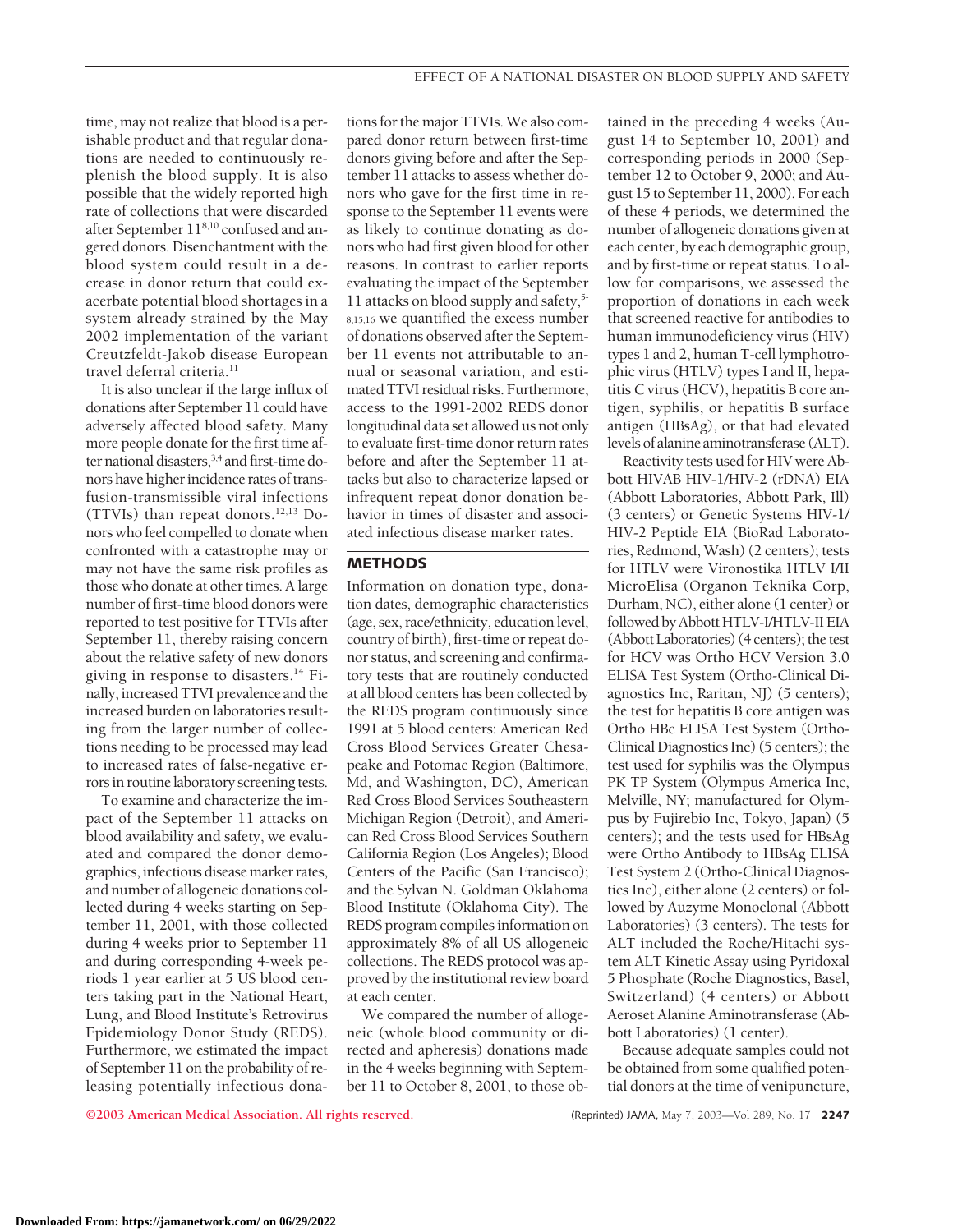marker results were not available for an average of 4% of donations for 4 of the REDS centers that reported this information (the fifth center [contributing about 11% of donations collected by the 5 centers] does not provide information on donations unless marker test results are available). Analyses involving demographics and changes in the overall volume of donations included donors without marker information. Analyses of screening test reactivity rates, prevalence of HIV, HCV, and HBsAg, and donor return rates excluded donations without marker test results.

Prevalence of HIV, HCV, and HBsAg was also calculated for each week by dividing the number of confirmatory positive results (for any of these 3 markers) for each week by the number of donations that were screened in the same week (HTLV was not included because confirmatory test results were not available at all centers). The confirmatory tests used for HIV were Cambridge Biotech HIV-1 Western Blot (Calypte BiomedicalCorp, Berkeley,Calif) (3 centers), Genetic Systems HIV-1 Western Blot (Bio-Rad Laboratories) (1 center), or EPIblot HIV-1 Western Blot (Epitope Inc, Beaverton, Ore) (January 2000-June 2001) followed by Genetic Systems HIV-1 Western Blot (BioRad Laboratories) (June 2001 forward)  $(1$  center). The confirmatory test used for HCV was Chiron RIBA HCV 3.0 Strip Immunoblot Assay (Chiron Corporation, Emeryville, Calif ), for confirmation of Ortho 3.0 ELISA–reactive donations (5 centers). The confirmatory test used for HBsAg was Monoclonal Neutralization Assay (Abbott Laboratories) (5 centers).

A simple comparison between 4-week periods of the total numbers of donations obtained may be misleading because donation counts fluctuate from day to day, week to week, and year to year. We conducted log-linear models<sup>17</sup> using the PROC CATMOD feature in SAS version 8.218 to quantify the excess number of donations (overall and within each demographic group) observed starting on September 11 that was not attributable to annual or seasonal variation. The log-linear models

included variables identifying the day, the week, the year (2000 or 2001), and the center where the donation was given, a binary group variable representing the subgroups of interest (eg, first-time vs repeat donations), and interaction terms. The "year" variable accounted for annual variation (the difference in number of donations between 2000 and 2001). The "nweek" variable accounted for the seasonal variation (the difference in number of donations over the weeks within August, September, and early October). An interaction term between the year variable and the nweek variable was used to assess the excess number of donations starting on September 11 after adjusting for annual and seasonal variation. A 3-way interaction term involving the year, nweek, and subgroup (ie, first-time vs repeat donations) variables was used to assess the excess number of donations after the September 11 events specific to each level of the subgroup. These models then yielded odds ratio (OR) estimates and Wald-type 95% confidence intervals (CIs) to assess the relative increase in donations given in the first week and in the second to fourth weeks after the September 11 attacks that could not be explained by seasonal and annual variation. Evidence from previous REDS research indicated that demographics of firsttime and repeat donors have changed over time<sup>19,20</sup>; thus, a year as close as possible to year 2001 was chosen for comparison to reduce the "year" effect when evaluating changes in first-time or repeat status and demographics.

To better evaluate post–September 11 changes in screening reactivity (infectious disease markers) and confirmatory (HIV, HCV, or HBsAg) rates, we conducted logistic regressions to obtain ORs and Wald 95% CIs comparing the odds of having a reactive or confirmatory positive test result in the first week (or second to fourth weeks) starting with September 11, 2001, to the odds of having a reactive or confirmatory positive test result in the 4 weeks preceding September 11, unadjusted and adjusted for seasonal and annual variation.

The logistic models were then adjusted for first-time/repeat donor status to assess how much of the change in reactivity or confirmatory rates could be explained by the relatively larger number of first-time donors donating after the September 11 events, because firsttime donors are known to have a higher prevalence of TTVI than repeat donors. We also assessed whether lapsed or infrequent repeat donors were more or less likely to donate after the September 11 attacks by comparing the length of the last interdonation intervals in repeat donors giving before and after the September 11 events and calculating the pre– and post–September 11 proportion of repeat donors who returned after not donating for 10 or more years.

We then applied the incidence/ window period model to estimate the change in TTVI residual risks after the September 11 attacks.<sup>21</sup> In this model, the probability of having a potentially infectious donation releasedin the blood supply (ie, residual risk) is obtained by multiplying the incidence in the donor population by the window period.21 If the window period is assumed to be the same before or after September 11, then the residual risk will vary as a function of the underlyingincidencein the donor population. If we assume that first-time donor TTVI incidence is about twice that of repeat donors based on HIV and HCV  $data^{12,13}$  and that repeat donor incidence is known,<sup>13,21</sup> then the incidence in the overall donor population can be calculated as (FT% $\times$ 2 $\times$  repeat donor  $incidence$  + (RPT%  $\times$  repeat donor incidence), where FT% and RPT% indicate the proportions of first-time and repeat donations, respectively.

Finally, we evaluated the 12-month return rates of those who had donated blood for the first time on or after September 11, 2001, comparing the rates for the first and for the second to fourth weeks (because of attenuation in activity in the 2- to 4-week period after September 11, these weeks were analyzed in aggregate) and compared these rates with those obtained for donors who had given for the first time on or after September 12, 2000 (starting with the same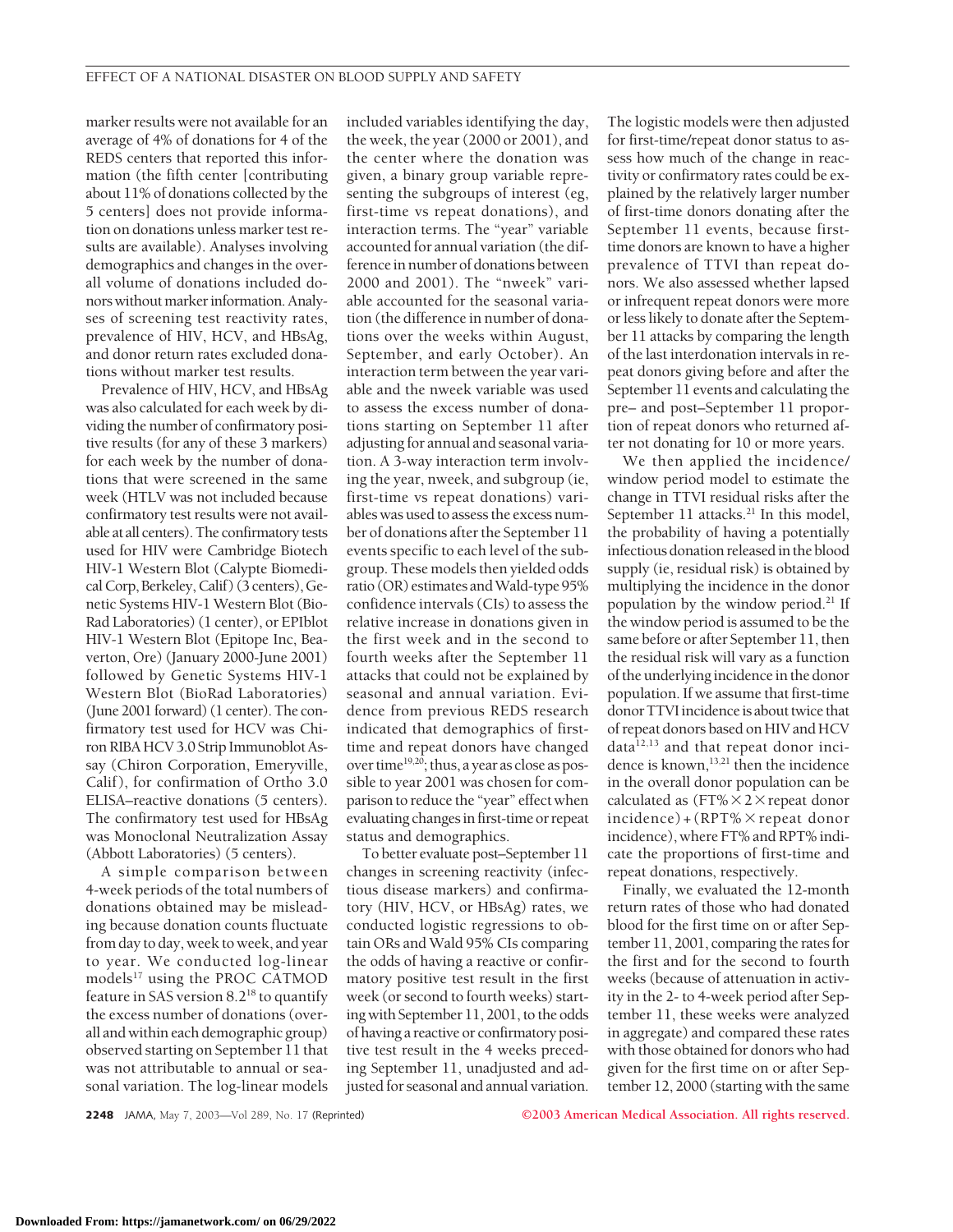day of the week vs calendar number because of day-to-day variation of donations) using  $\chi^2$  tests. These return-rate calculations only included those whose donated blood screened negative for all infectious disease markers because donors with a positive marker are deferred from donation.

## **RESULTS Donation Frequencies and Demographics**

During the 16-week study period (8 weeks in both 2000 and 2001), 327065 donors gave 373628 allogeneic donations at the 5 REDS centers. For comparison purposes, we first examined donation frequencies 1 year prior to the September 11 attacks. The number of weekly allogeneic donations varied between about 17000 and 21000 from August 15 to September 11, 2000, and between about 21000 and 23000 from September 12 to October 9, 2000. Slightly more donations were made in the 4 weeks preceding September 11, 2001 (from about 19000 to 22000 per week, **FIGURE 1**) than in the corresponding period in 2000. As expected, marked dayto-day variation in collections occurred with a trough observed on Sundays and a peak midweek (Figure 1). In marked contrast, about 49000 (a 2.5-fold increase) and 26000 to 28000 (1.3-fold to 1.4-fold increases) donations per week were given in the first and in the second to fourth weeks following the September 11 events, respectively (Figure 1). The increase in donations starting on September 11 occurred at all centers (S.A.G., unpublished data, 2003).

We observed a marked increase in the proportion of first-time donors (**FIGURE 2**) giving blood on and after September 11, 2001. There were about 22700 first-time donations given the first week starting on September 11 compared with about 4000 donations per week in the 4 weeks preceding September 11, whereas repeat donors gave about 26400 donations the first week after the September 11 events compared with a weekly average of about 16400 in the prior 4 weeks. Hence, while 20% of donations were made by first-time donors prior to September 11, that proportion increased to 46% in the first week thereafter. After adjusting for seasonal and annual variation, we observed a 5.2-fold (95% CI, 5.0-5.4) increase in the number of first-time donations compared with a 1.5-fold (95% CI, 1.4-1.5) increase in the num-

ber of repeat donations made the first week after the September 11 attacks compared with the prior 4 weeks. Firsttime donors continued to make more donations than usual in the second to fourth weeks after September 11, albeit at a lower level than in the preceding week (1.9-fold increase). Repeat do-



REDS indicates Retrovirus Epidemiology Donor Study.

**Figure 2.** Number of Daily Donations at the 5 REDS Centers From August to October 2001 by First-Time and Repeat Status



REDS indicates Retrovirus Epidemiology Donor Study.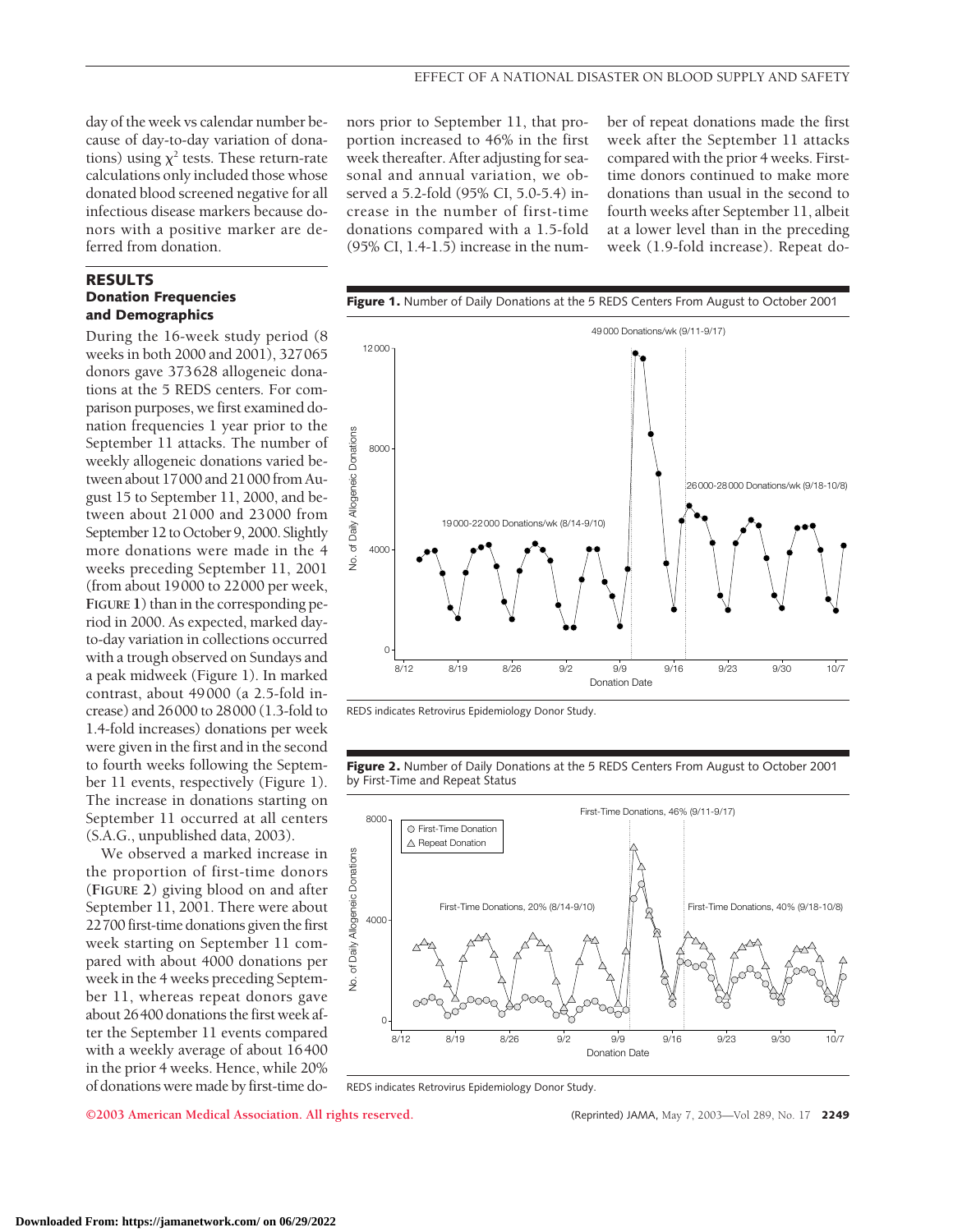nors gave slightly less in the second through fourth weeks after September 11 than in the 4 weeks prior to September 11 (0.9-fold increase).

In the first week starting with September 11, donors from all demographic groups (characterized by age, sex, race/ethnicity, education level, or country of birth) donated 1.8 to 3.0 times more frequently than in the prior 4 weeks. The increase in the number of female donors (2.6-fold increase in the first week after the September 11 events) was more pronounced than the increase in the number of male donors (1.9-fold increase, *P*.001). Hence, in contrast to the 4 weeks prior to September 11, more than 50% of donations (26033/49044) given the first week after the September 11 attacks were from female donors. In

2000, 54% of allogeneic donations were collected from male donors.

## **Screening Reactivity Rates and Prevalence of HIV, HCV, or HBsAg**

**FIGURE 3**A and 3B illustrate the changes in screening reactivity rates for HIV types 1 and 2, HTLV types I and II, HCV, hepatitis B core antigen, HBsAg, syphilis, and ALT observed after September 11, overall and by first-time/repeat status. Screening reactivity rates increased from 1.2% to 1.4% per week in the 4 weeks preceding September 11 to 3.1% in the first week starting with September 11, and decreased to 2.4% to 2.1% per week in the second through fourth weeks thereafter (Figure 3A). Similarly, the number of donations that were confirmed positive for HIV, HCV,

Figure 3. Weekly Infectious Disease Marker Reactivity Rates Between August 14 and October 8, 2001



Figure 4. Weekly Infectious Disease Marker Prevalence Between August 14 and October 8, 2001



HBsAg indicates hepatitis B surface antigen; HCV, hepatitis C virus; HIV, human immunodeficiency virus.

**2250** JAMA, May 7, 2003—Vol 289, No. 17 (Reprinted) **©2003 American Medical Association. All rights reserved.**

or HBsAg nearly tripled after the September 11 events (from 0.1% in the week before September 11 to 0.3% in the week following) and remained elevated in the 3 weeks thereafter (0.2%, **FIGURE 4**A). As shown in Figure 4A, the increase in HIV, HCV, or HBsAg prevalence after the September 11 attacks appeared to be driven by an increase in HCV prevalence (0.07%-0.09% per week in the 4 weeks before September 11 to 0.1%- 0.2% after) rather than changes in HIV (0%-0.01% before September 11 to 0%- 0.02% after) or HBsAg prevalence (0.02%-0.06% before September 11 to 0.05%-0.10% after).

Most of the post–September 11 increase in screening reactivity or confirmatory rates was explained by the increase in first-time donors who have a higher prevalence of TTVIs than repeat donors. The odds of being confirmatory positive for HIV, HCV, or HBsAg were not significantly different in firsttime donors before and after the attacks (OR, 1.20 [95% CI, 0.90-1.59] and OR, 0.98 [95% CI, 0.74-1.29], comparing the first and the second to fourth weeks starting on September 11 to the prior 4 weeks, respectively). These ORs remained similar after adjustment for seasonal and annual variation (OR, 1.17 [95% CI, 0.88-1.56] and OR, 0.96 [95% CI, 0.73-1.27], respectively). Similarly, HCV prevalence in first-time donors did not differ before or after the attacks (Figure 4B).

Although not statistically significant, repeat donations appeared more likely to be positive for HIV, HCV, or HBsAg in the first week starting with September 11 than in the prior 4 weeks (OR, 2.26 [95% CI, 0.92-5.57]) but not in the second to fourth weeks after September 11 (OR, 1.23 [95% CI, 0.50-3.02]). These ORs remained similar after adjustment for seasonal and annual variation (2.09 [95% CI, 0.85- 5.17] and 1.20 [95% CI, 0.49-2.95], respectively). The apparent increase in HIV, HCV, or HBsAg prevalence in repeat donations was driven by an increase in HCV prevalence from 0.01% to 0.02% per week in the 4 weeks before September 11 to 0.03% in each of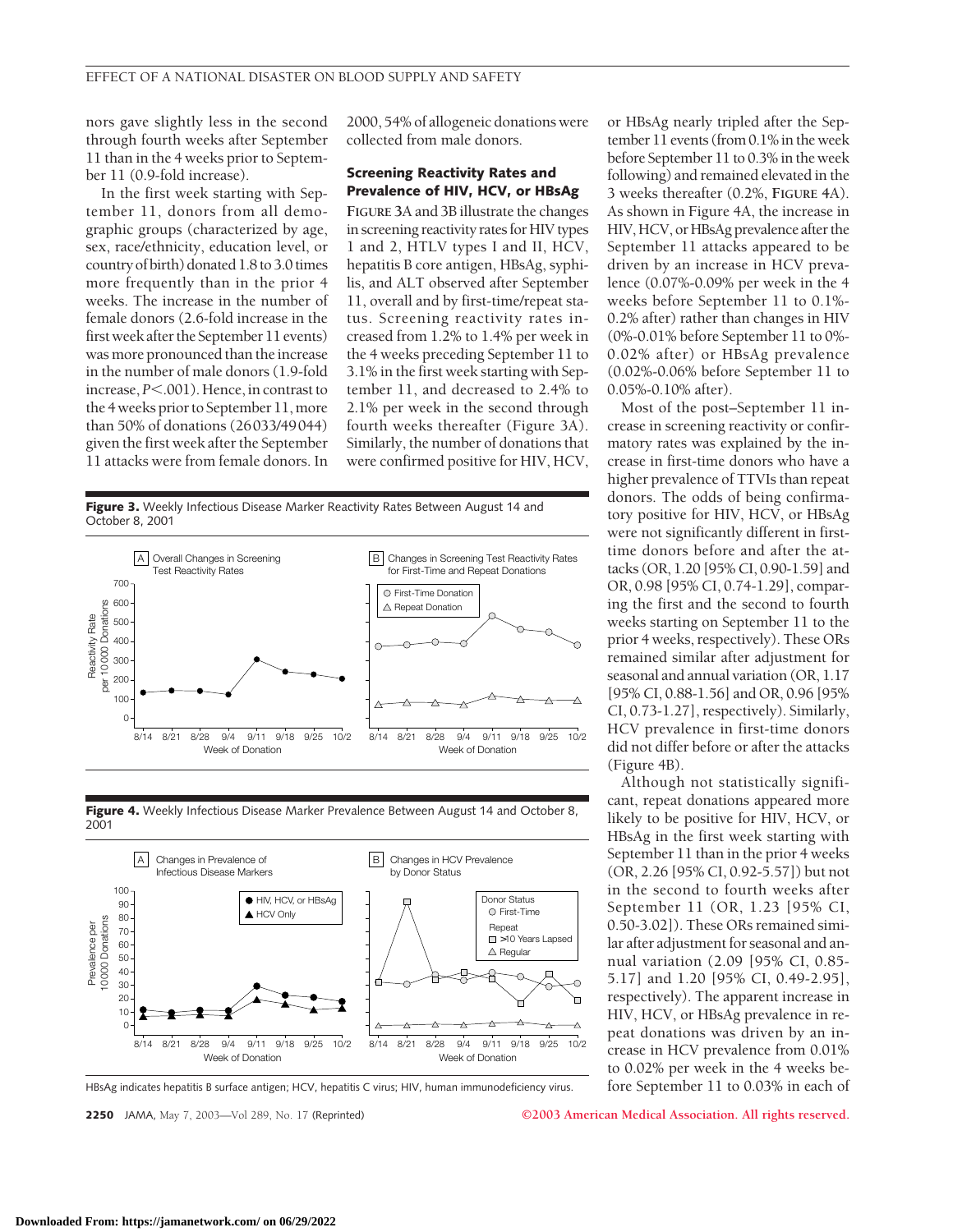the first 2 weeks after, then decreasing to 0.01% and 0.007% in the third and fourth weeks, respectively; there was no increase in HIV per week (0% before and after September 11) or HBsAg prevalence (0%-0.01% before and after).

Because this slight increase in HCV prevalence could potentially be explained by an influx of lapsed or infrequent repeat donors, we evaluated time since last donation in repeat donors donating before and after the September 11 events. The median time since last donating was 4 to 5 months (interquartile range [IQR], 2-12 months) for repeat donors giving in 2000 or in the 4 weeks before September 11, whereas repeat donors donating in the first and in the second through fourth weeks starting with September 11 had median times of 10 (IQR, 4-31) and 6 to 7 (IQR, 3-22) months, respectively. Furthermore, a larger proportion of repeat donors who had not donated at the same center in at least a decade returned to donate after the September 11 events (6% in the first week and 3%-4% in the second to fourth weeks after September 11, compared with 2% for each week in 2000 and in the 4 weeks pre–September 11, 2001).

Finally, we evaluated HCV prevalence in repeat donors who had or had not lapsed donating in at least 10 years. Ten-year lapsed repeat donors were expected to have similar HCV prevalence as first-time donors since they probably had never been screened for HCV (HCV EIA 1.0 wasimplementedin 1991, after their last donation). As shown in Figure 4B, estimates of HCV prevalence were similar in 10-year lapsed repeat donors and first-time donors, whereas estimates of HCV prevalence in repeat donors who had been donating in the last 10 years were at least 10 times lower. Furthermore, estimates of HCV prevalence did not significantly differ before or after the September 11, 2001, events in either group of repeat donors (OR, 0.67 [95% CI, 0.20-2.20] for 10 year lapsed donors and OR, 3.93 [95% CI, 0.66-23.49] for nonlapsed repeat donors, comparing the week starting with September 11 to the prior 4 weeks), suggesting that the apparent increase in

HCV prevalence in repeat donations after the September 11 attacks was largely explained by the larger proportion of lapsed repeat donors returning on and after that date.

#### **TTVI Residual Risks**

Using American Red Cross repeat donor incidence data from 2000 and 2001,13 we estimated that for HIV about 1 in 1.5 million donations could have been potentially infectious in the first week starting with September 11 vs 1 in 1.8 million before September 11; for HCV, 1 in 1.3 million vs 1 in 1.6 million; and for hepatitis B virus, 1 in 140000 vs 1 in 170000.

## **Twelve-Month Donor Return**

The 12-month return rate for those donating for the first time in the week beginning September 11 was 28.3% compared with 27.6% (*P* =.37) in the corresponding period in 2000, whereas 30.2% and 30.4% (*P*=.69) of donors giving for the first time in the second to fourth weeks after September 11 and in the corresponding weeks in 2000, respectively, returned to donate within 12 months.

# **COMMENT**

The 2- to 3-fold increase in number of donations collected by the 5 REDS centers in the first week after the September 11, 2001, terrorist attacks was similar to other blood centers' experiences across the United States.<sup>15,16</sup> This large increase in donations beginning September 11 was driven by the increased number of donors who spontaneously came to donate rather than the result of special recruitment efforts. Although all demographic groups donated more than usual after the September 11 events, most striking was the large increase in the number of people who decided to donate for the first time. First-time donations usually represent one fifth of all allogeneic donations at the REDS centers (S.A.G., unpublished data, 2003), but after the September 11 events accounted for nearly one half of all collections. Busch et al<sup>4</sup> noted that  $40\%$  to 45% of donations made in San Fran-

cisco and Los Angeles after the 1989 San Francisco Bay Area earthquake were given by first-time donors (compared with 26% before the earthquake) and Schmidt and Bayer<sup>3</sup> reported a similar phenomenon after the 1981 partial collapse of the Hyatt Regency Hotel in Kansas City, Mo. We also found that a higher proportion of donors were women after the September 11 attacks, similar to observations following the 1989 San Francisco earthquake.<sup>4</sup>

The dramatic increase in first-time donations after a national disaster and subsequent relatively low return rates warrant further consideration.<sup>4-6</sup> It is clear that a large population of eligible donors can be mobilized after a national disaster and that, in the United States, most eligible people do not regularly donate. Studies have identified several motivators for blood donation: altruism (ie, a general desire to help others such as friends, relatives, or those affected by disaster); awareness of need for blood in the community; a sense of social obligation or duty; personal social pressure; need to replace blood used by a friend or relative; and increased selfesteem.22-25 Conversely, fear, inconvenience, perceived medical disqualification, being too busy, not being asked, and apathy (ie, "never thought about it") have been identified as impediments to blood donation.22-24,26 The response observed after a national disaster demonstrates that, in those situations, the donors perceive that the benefits associated with giving blood (for example, knowing that one has helped those affected by a disaster or has performed his or her civic duty) clearly outweigh the costs (ie, the fear or inconvenience).

In the months following September 11, several REDS centers conducted telephone, e-mail, or postal mail recruitment campaigns aimed both at attracting potential donors who because of excess supply were asked not to donate immediately after September 11 but for whom contact information was collected, and at retaining the September 11 first-time donors. These centers were often disappointed by the seemingly low response obtained.We observed that the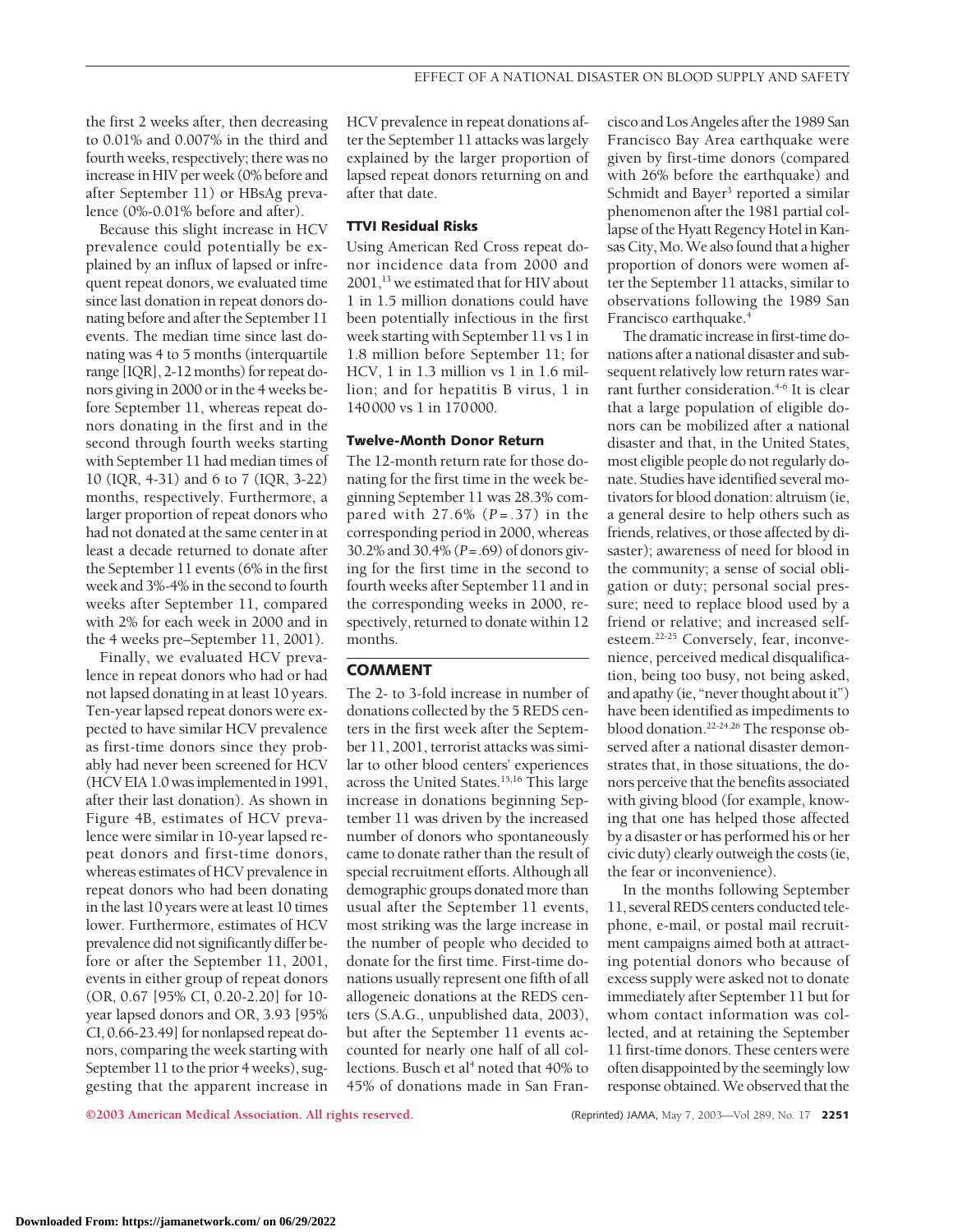12-month return rate of post–September 11 first-time donors was similar to historical return rates. If we assume these donors gave only in response to the disaster, getting them to return again at the observed rate (in the absence of another disaster) could actually be viewed as a recruitment success. Furthermore, the high proportion of first-time donors giving after the attacks translates into an increase in the absolute number of donors returning after the September 11 events vs before; hence, at the 5 REDS centers, more than 14500 eligible donors giving for the first time in the month starting with September 11 returned within 12 months compared with approximately 5800 donors who had given for the first time in the same month in 2000. However, it is clear that, in light of the critically low margin that exists between the demand for blood components and blood collections,<sup>27</sup> the return of more first-time donors is crucial. One step in that direction is to ensure that the public and the media are aware of the continuous need for blood and the importance of donating regularly. The Advisory Committee on Blood Safety and Availability has recognized this need and has recommended that the Department of Health and Human Services identify blood donors as a critical national resource and promote blood donations as a national service.28

It is also important to assess the impact of a large influx of first-time donors on blood safety. The increases we observed in screening reactivity test results and in HIV, HCV, or HBsAg prevalence appeared to be primarily explained by the large number of donors giving for the first time after the September 11 attacks, since previously unscreened donors have a higher TTVI prevalence than repeat donors. Hence, the 3-fold increase in the number of nontransfusable donations after the attacks (due to reactive screening tests) was probably not caused by an influx of highrisk donors, but rather by the increase in reactive donations resulting from more first-time donations being screened. We found that HIV, HCV, or HBsAg prevalence did not appear to differ in first-time donors who had given before or after the attacks. These findings are similar to those of Dodd et al,<sup>16</sup> who compared viral prevalence in firsttime donations that were collected by the American Red Cross for 20 days before and 20 days after the September 11 events and found no significant differences. The similar prevalence of infectious disease markers in pre– vs post– September 11 first-time donors suggests that behavioral screening (ie, the donor history questionnaire) was probably as effective in detecting people with a high-risk profile after the September 11 attacks (in a large-volume situation) as it was before. Furthermore, the nonsignificant increase in HCV prevalence observed in repeat donors appeared to be largely explained by an influx of donors who had not donated in at least 10 years. Hence, we believe that people who successfully donated after the September 11 events at the 5 REDS centers probably did not have higher viral risks than donors with similar donation history characteristics who give in noncrisis times.

However, the comparability of prevalence rates stratified by donation history does notimply that TTVI risks were identical before and after the September 11 attacks. The greatest threat to the blood supply is the donation of blood by seronegative donors (and those testing negative by nucleic acid amplification) in the infectious window period.<sup>21</sup> We estimated that the large influx of firsttime donors observed for the first month starting with September 11 probably resulted in a small increase in TTVI risks in that period at the 5 REDS centers. However, considering the short-lived nature of the surge in first-time donors and the small magnitude of these risks (in particular for HIV and HCV), we suggest that this smallincreasein risks probably did not have a significant impact on blood safety. The higher TTVI prevalence observed after the September 11 events, however, could have increased the probability of making a falsenegative error in screening. It also is probable that error rates increased after the September 11 events because of the

sheer volume of collections that needed to be processed.<sup>8</sup> However, although difficult to quantify, we think that the increase in false-negative errors probably would have a negligible impact on risk because, at least for HIV and HCV, these errors appear to be occurring in fewer than 6 units per billion.<sup>29</sup>

It is important to note that our analysis is based on data collected at 5 blood centers that collect about 8% of the US blood supply. Although similar shifts in demographics (increase in female donors) and first-time/repeat status (increase in first-time donations) have been observed after other national disasters, our findings are restricted to 5 centers and may not apply to other blood centers. We also were unable to evaluate whether the number of potential donors who were deferred for high-risk behaviors increased after the September 11 attacks because deferral data were not available. Similarly, we did not measure the rate at which donors failed to report a high-risk behavior at the time of screening. The level of unreported deferrable risk, estimated to be 2% to 3% in the United States before September 11,30,31 could have increased after the attacks if more people felt pressured to donate. Furthermore, while the ratio between first-time and repeat donor incidence has been estimated for HIV and  $HCV$ ,<sup>12,13</sup> these data are unavailable for hepatitis B virus. Hence, our assumption that the incidence of hepatitis B virus in donations from first-time donors is about 2 times that of repeat donors is more uncertain. Finally, it is possible that the TTVI incidence of donors giving for the first time after the attacks may have been different from that of first-time donors giving previously.

These data suggest that, in response to a national disaster, persons representing a number of demographic groups rally to help others and donate blood. Because 12-month return rates were similar before and after the September 11 events, the large influx of first-time donors observed after these events resulted both in a short-term increase in donations (probably without a concomitant significant change in

**2252** JAMA, May 7, 2003—Vol 289, No. 17 (Reprinted) **©2003 American Medical Association. All rights reserved.**